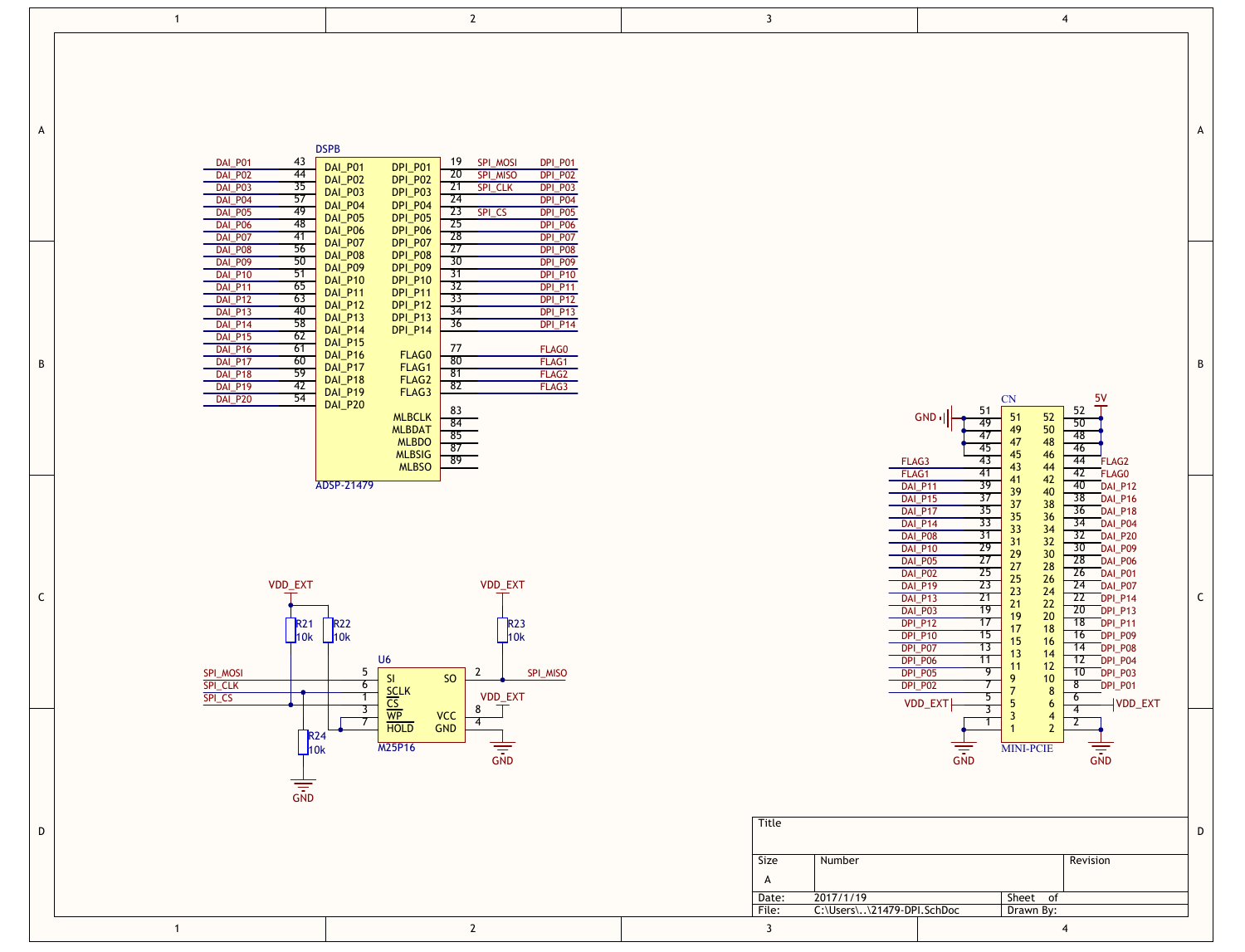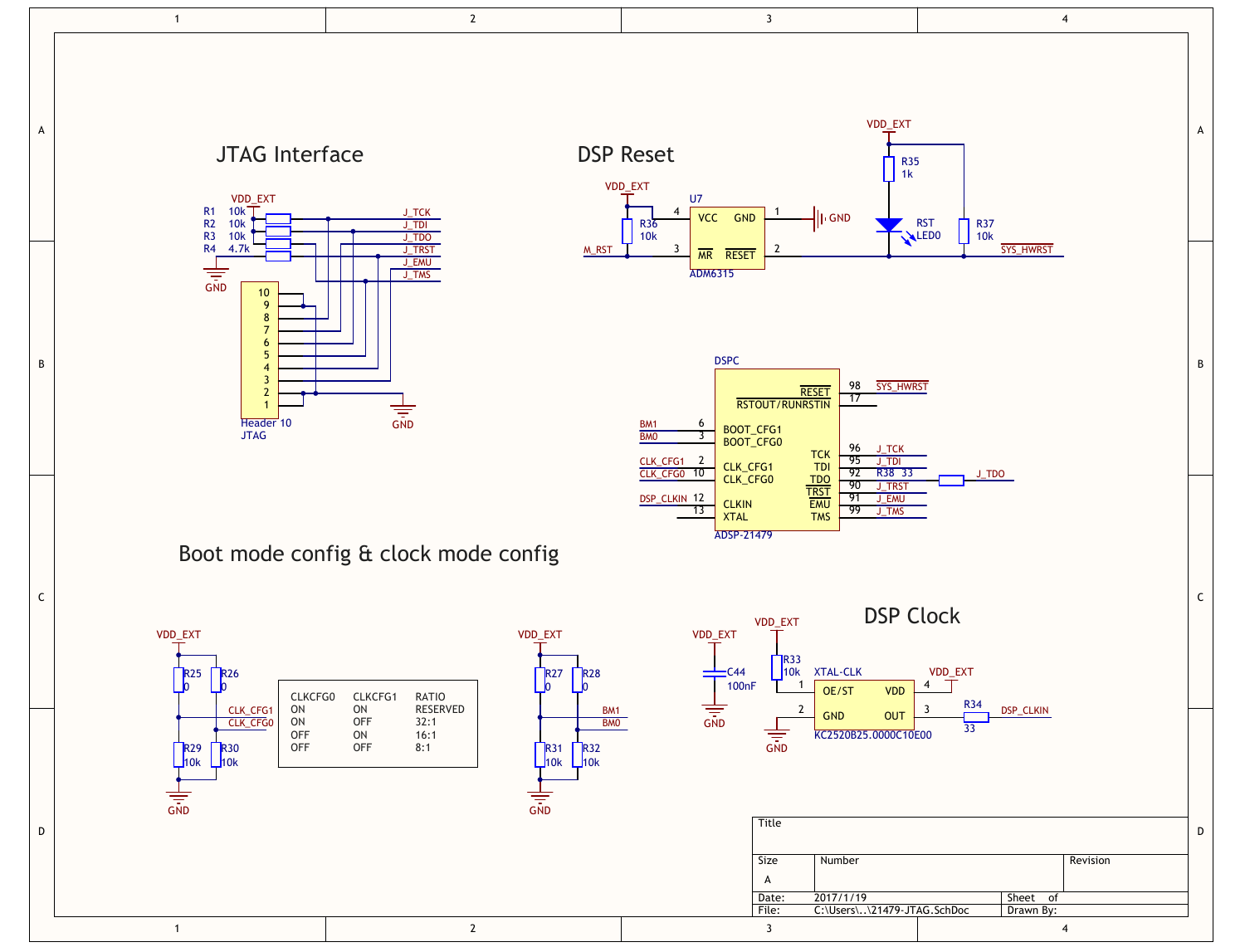|   | $\overline{1}$                                                                                                                                                                                                                                                                                                                                                                                  | $\overline{2}$                                                                                                                                                                                                                                          | $\overline{\mathbf{3}}$                                                                                       | $\overline{4}$                                           |
|---|-------------------------------------------------------------------------------------------------------------------------------------------------------------------------------------------------------------------------------------------------------------------------------------------------------------------------------------------------------------------------------------------------|---------------------------------------------------------------------------------------------------------------------------------------------------------------------------------------------------------------------------------------------------------|---------------------------------------------------------------------------------------------------------------|----------------------------------------------------------|
| A |                                                                                                                                                                                                                                                                                                                                                                                                 |                                                                                                                                                                                                                                                         |                                                                                                               | A                                                        |
| B | VDD_INT<br><b>DSPA</b><br>$\overline{1}$<br><b>VDD_INT</b><br>11<br><b>VDD_INT</b><br>$-5$<br>VDD_INT<br>- 22<br>VDD_INT<br>$\overline{29}$<br>VDD_INT<br>15<br>VDD_INT<br>16<br>VDD_INT<br>18<br><b>VDD_INT</b><br>$\overline{37}$<br>VDD_INT<br>38<br>VDD_INT<br>$\frac{1}{39}$<br>VDD_INT<br>-47<br><b>VDD_INT</b><br>45<br>VDD_INT<br>55<br>VDD_INT<br>52<br>VDD_INT<br>66<br>VDD_INT<br>67 | VDD_EXT<br>4<br>VDD_EXT<br>VDD_EXT<br>VDD_EXT<br>14<br>$\overline{26}$<br>$\frac{53}{46}$<br>VDD_EXT<br>VDD_EXT<br>86<br>VDD_EXT<br>VDD_EXT<br>93<br><b>DSP Power Decoupling</b><br>71<br>VDD_THD<br>70<br>$THD_P$<br>69<br>THD_M<br>9<br>NC<br>8<br>NC | VDD_INT C1 C2 C3 C4 C5 C6 C7 C8 C9 C10 C11 C12 C13 C14 C15 C16 C17 C18 C21 C22 C23                            | B                                                        |
| C | VDD_INT<br>64<br><b>VDD_INT</b><br>72<br>VDD_INT<br>73<br>VDD_INT<br>74<br>VDD_INT<br>75<br>VDD_INT<br>76<br>VDD_INT<br>94<br>VDD_INT<br>97<br>VDD_INT<br>88<br><b>VDD_INT</b><br>$\overline{78}$<br>VDD_INT<br>79<br>VDD_INT<br>100<br>VDD_INT<br>ADSP-21479                                                                                                                                   | $\frac{1}{\sqrt{2}}$<br>VDD_EXT C20 C24 C25 C26 C27 C28 C29 C30<br>7<br>$\sqrt{\frac{1}{\sqrt{2}}}$<br><b>GND</b><br>68<br>GND<br>101<br><b>GND</b>                                                                                                     | 100nH00nH00nH00nH00nH00nH00nH00nH00nF                                                                         | $\mathsf{C}$                                             |
| D | $\overline{1}$                                                                                                                                                                                                                                                                                                                                                                                  | $\overline{2}$                                                                                                                                                                                                                                          | Title<br>Size<br>Number<br>A<br>2017/1/19<br>Date:<br>C:\Users\\21479-POWER.SchDoc<br>File:<br>$\overline{3}$ | D<br>Revision<br>Sheet of<br>Drawn By:<br>$\overline{4}$ |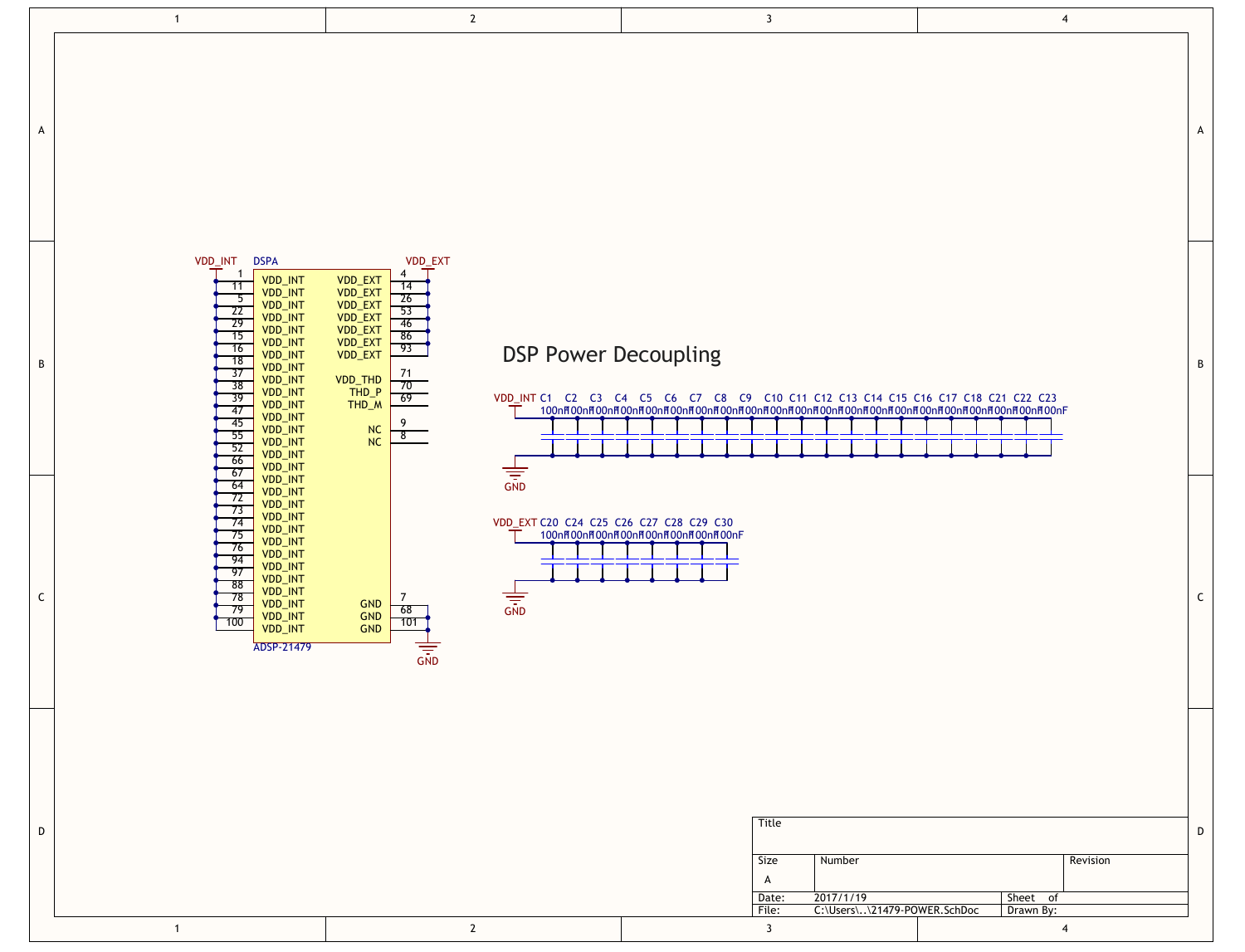